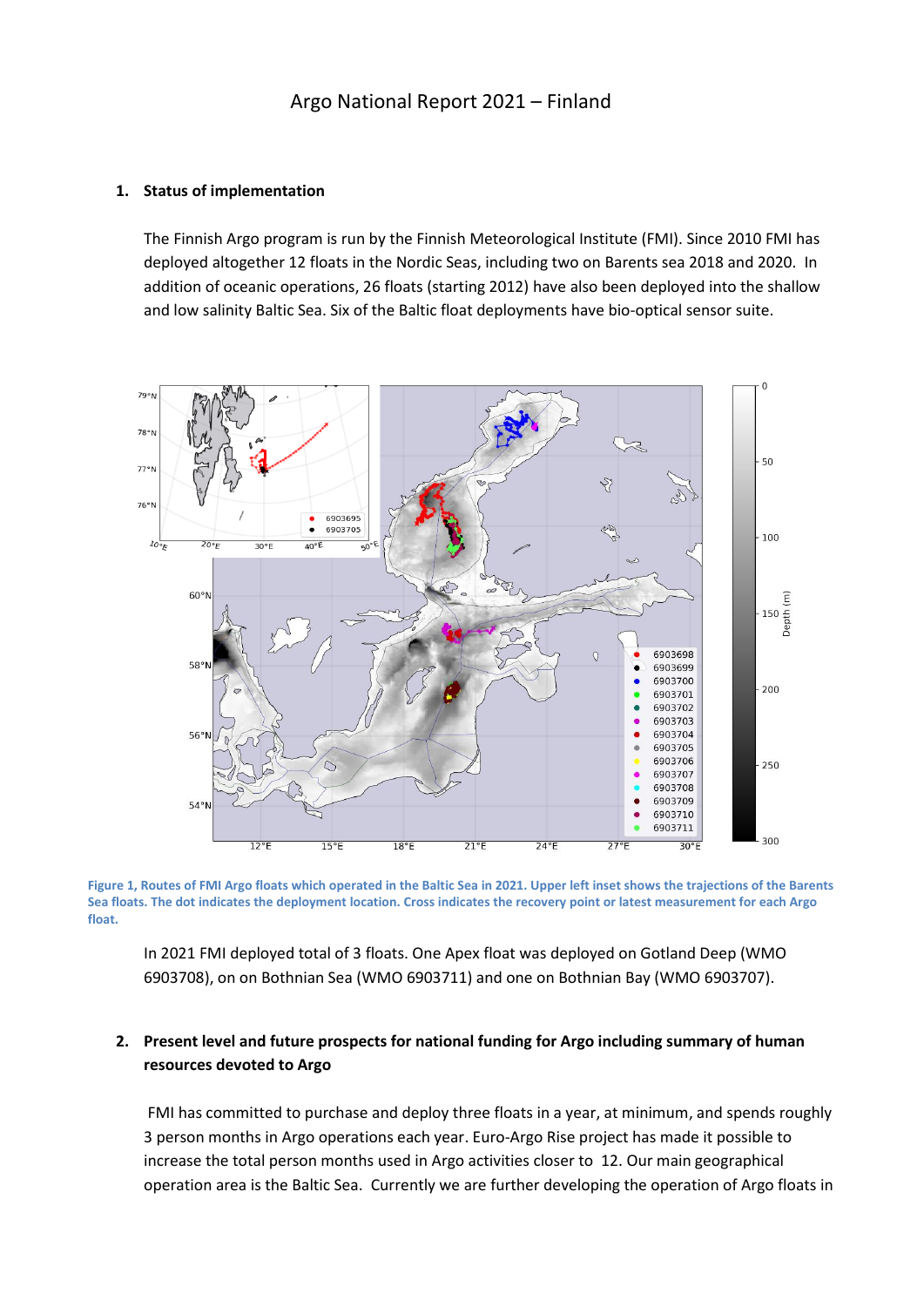shallow, and ice-covered seas. First experiments with ice-avoidance on the Baltic Sea has been performed during winter 2015-1016. 2018 one float (6802026) has been successfully under ice on Bay of Bothnia. In summer 2019 another float (6903700) was deployed in same area. A float deployed on Barents Sea in autumn 2018 (6903695) spent successfully two winters under ice, and another (6903705) was deployed on Barents Sea autumn 2020, which succesfully measured for one wintern and is currently under ice.

### **3. Summary of deployment plans**

FMI plans to deploy total of 3 floats in 2022. One floats will be deployed on Bay of Bothnia, and two in Barents Sea.

#### **4. Summary of national research and operational uses of Argo data**

Argo data sets gathered from Baltic Sea are used for validating the operational and research circulation models, studies in hydrography and currents. Operating Argo floats in the Baltic Sea has been a research on the limits of usability of Argos in shallow seas. On this work three papers and one doctoral thesis were published on 2018-2019. (Haavisto et al. 2018, Roiha et al. 2018 and Siiriä et al. 2018, Roiha 2019) Ongoing research is done on assimilating Argo data in the operational Baltic Sea circulation models for enhancing their forecasting skills, further developing the operations in both shallow, and icy conditions, as well as quality control of the Baltic Sea Argo data.

## **5. Issues that your country wishes to be considered and resolved by the Argo Steering Team regarding the international operation of Argo**

Finland considers that more resources should be allocated for the environmental monitoring of the Arctic Ocean. The Euro-Argo could coordinate developments and deployments of ice-tethered Argos.

## **6. CTD data uploaded to CCHDO**

No data uploaded.

#### **7. Bibliography**

- Haavisto N, Tuomi L, Roiha P, Siiria SM, Alenius P, Purokoski T. 2018. Argo floats as a novel part of the monitoring the hydrography of the Bothnian Sea. Frontiers in Marine Science. 5:324. https://www.frontiersin.org/article/10.3389/fmars.2018.00324.
- Roiha P, Siiria SM, Haavisto N, Alenius P, Westerlund A, Purokoski T. 2018. Estimating currents from Argo trajectories in the Bothnian Sea, Baltic Sea. Frontiers in Marine Science. 5:308. Available from: [https://www.frontiersin.org/article/10.3389/fmars.2018.00308.](https://www.frontiersin.org/article/10.3389/fmars.2018.00308)
- Roiha P 2019 Dissertation, Advancements of operational oceanography in the Baltic Sea, Finnish Meteorological Institute Contributions 157, <http://hdl.handle.net/10138/308506>
- Siiria S, Roiha P, Tuomi L, Purokoski T, Haavisto N, Alenius P. 2018. Applying area-locked, shallow water argo floats in baltic sea monitoring. Journal of Operational Oceanography. 0(0):1-15. Available from[: https://doi.org/10.1080/1755876X.2018.1544783.](https://doi.org/10.1080/1755876X.2018.1544783)

## **8. Effects of COVID-19**